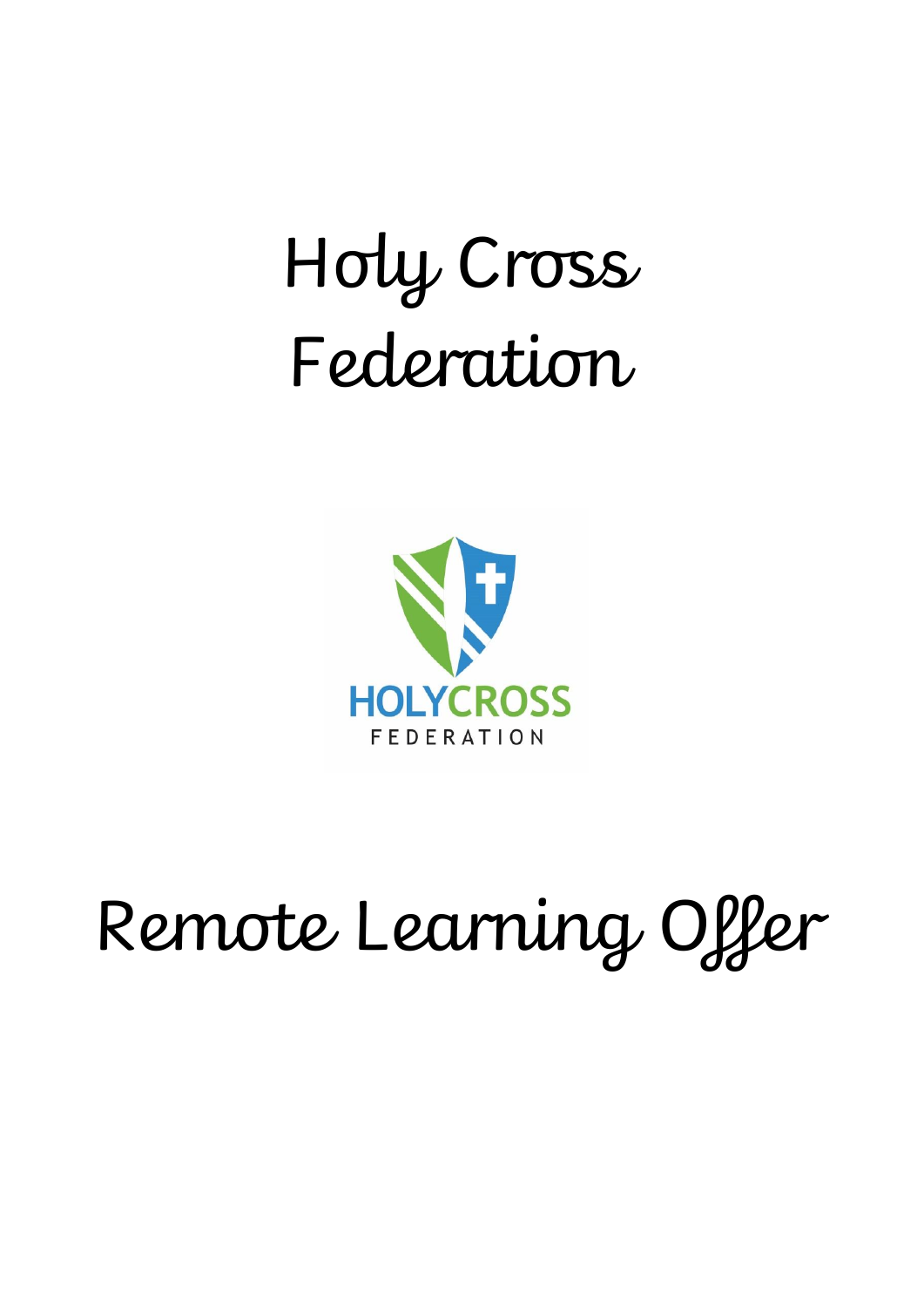## Remote education provision: information for parents

This information is intended to provide clarity and transparency to pupils and parents or carers about what to expect from remote education where national or local restrictions require entire cohorts (or bubbles) to remain at home.

For details of what to expect where individual pupils are self-isolating, please see the final section of this page.

## The remote curriculum: what is taught to pupils at home

A pupil's first day or two of being educated remotely might look different from our standard approach, while we take all necessary actions to prepare for a longer period of remote teaching.

#### What should my child expect from immediate remote education in the first day or two of pupils being sent home?

In the first days of remote education, pupils will be emailed with activities relating to English, Maths, Reading and Phonics – as far as possible this will replicate the learning that is happening in school, if self-isolation, or will continue the Teachers' plan of learning should the school be closed. Paper based learning packs will be prepared to provide the children with learning they can access in the immediate days of remote learning.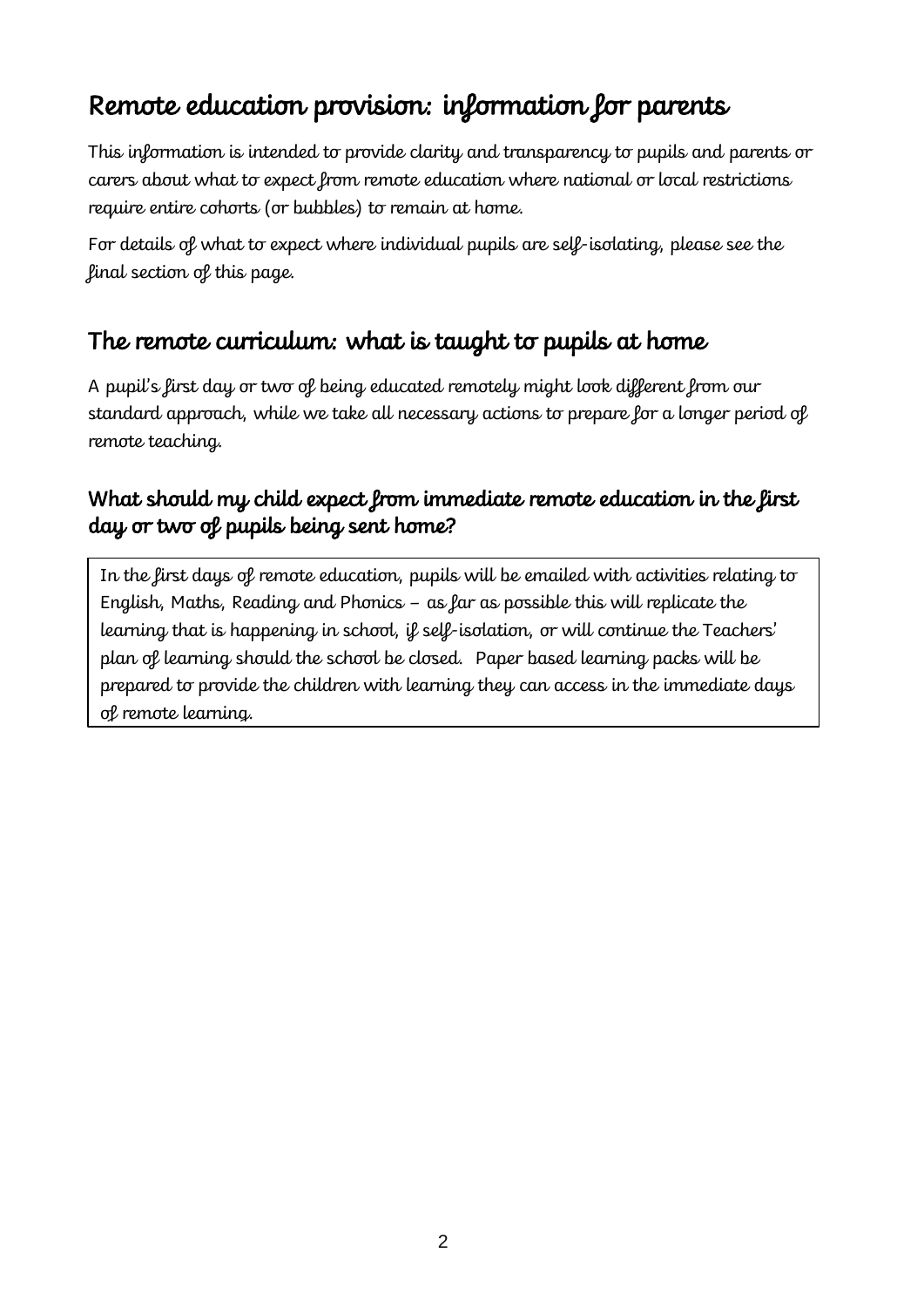#### Following the first few days of remote education, will my child be taught broadly the same curriculum as they would if they were in school?

#### Our approach to remote learning:

These principles are informed by the DfE's requirements in respect of remote learning, and underpin our approach:

- Planning will be informed by the feedback from any prior remote learning that has taken place
- Pupils will study a broad range of subjects, including the full national curriculum, RSE and PE, with slight adaptations where needed due to learning remotely rather than being in school.
- Pupils will learn new facts and concepts, as well as completing activities that reinforce their prior learning via video lessons and feedback from staff.
- Those who cannot attend school will access similar learning to that which their bubble is completing within school, or Keyworker/ Vulnerable children who are accessing face to face learning in school.
- Activities will be varied and not solely consist of 'screen time', for example Art and PE
- Staff have accessed training to provide online learning safely
- Teachers will communicate the purpose of activities and the success criteria through an introduction to each activity (this may be written or video)
- SEND will not be a barrier to accessing curriculum at home, the school will work in partnership with families by providing access and learning for all. All children with EHCPs will continue to have their needs met while learning remotely.

### Remote teaching and study time each day

#### How long can I expect work set by the school to take my child each day?

We expect that remote education (including remote teaching and independent work) will take pupils broadly the following number of hours each day:

| Key Stage 1 | Minimum of 3hrs per day |
|-------------|-------------------------|
| Key Stage 2 | Minimum of 4hrs per day |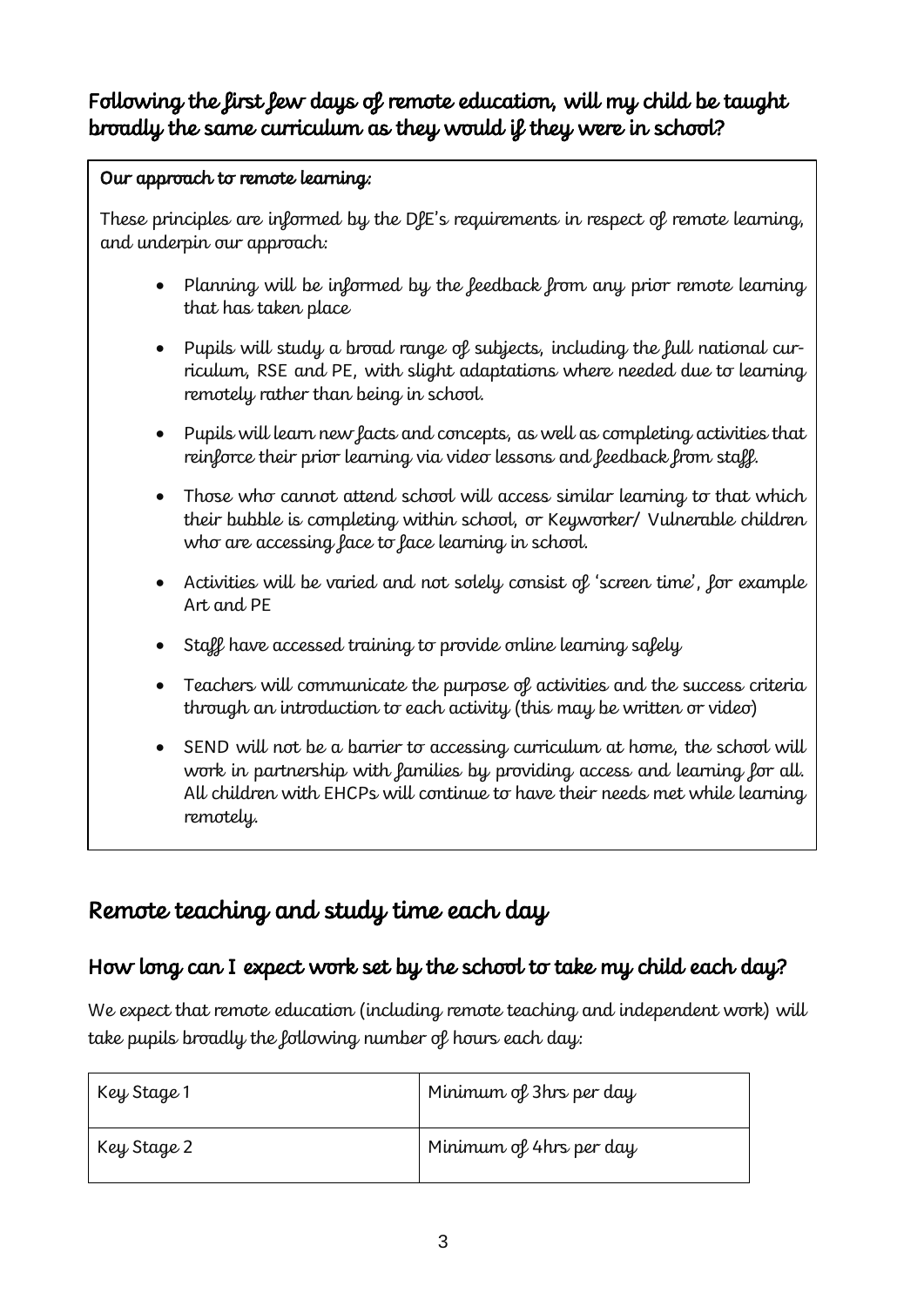### Accessing remote education

#### How will my child access any online remote education you are providing?

- All pupils will have access to the resources they need to learn. We will ensure this by providing laptops and web access for those in need, through the DfE distribution system, and the schools' own where needed.
- Teachers will have access to a wide variety of resources to share remotely as outlined above, these resources will be quality assured by subject and senior leaders.
- Online tools/ school subscriptions for: Zoom, White Rose hub, Mathletics, Nessy, Tackling Tables, Discovery Education Espresso, Discovery Education Coding, Classroom Secrets, PE Hub, Imoves, Marvellous Me, Teams and online office programs via school email accounts.
- Information for parents located on the school website and sent by email from the main teacher accounts and offices.
- Use of recorded video sessions for instructional videos, modelling of teaching video clips, pastoral sessions and collective worship.
- Short live video session to be delivered at least once daily for a collective worship, check in, introduction to the morning/ afternoon learning, story time.
- Printed learning packs to be distributed in advance, when the lockdown is announced and children leave school, or delivered by staff/ collected by parents. These will focus on practice of new knowledge; this may include reading books, workbooks, exercise books and stationery. These will also support the children with the learning being delivered online
- Other physical materials may be distributed, manipulatives for Maths, or as part of an SEND plan for specific pupils – these are to be returned to the school on completion of the isolating period.

#### If my child does not have digital or online access at home, how will you support them to access remote education?

We recognise that some pupils may not have suitable online access at home. We take the following approaches to support those pupils to access remote education: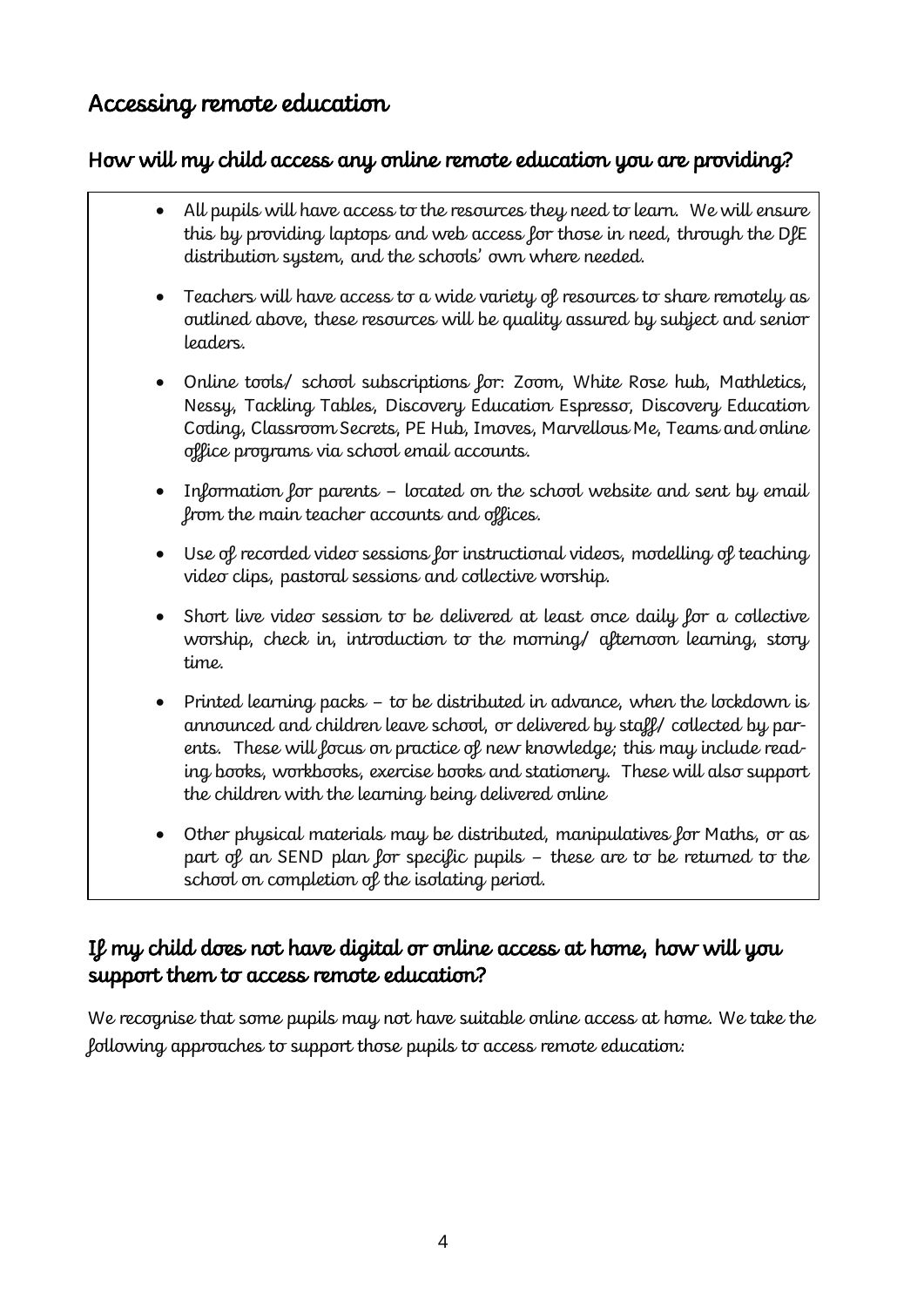Where children do not have access to digital/ online resourcing we will provide laptops to enable them to do so, and can offer additional data sims/ routers through the DfE distribution system and our local County Council offer.

Where necessary provision can also be provided at school, should it be impossible for a child to access the remote education through lack of digital/ online access.

Pupils will also be supported with remote education through the provision of paper based learning, and regular contact with staff in school via telephone calls.

#### How will my child be taught remotely?

We use a combination of the following approaches to teach pupils remotely:

- Online tools/ school subscriptions for: Zoom, White Rose hub, Mathletics, Nessy, Tackling Tables, Discovery Education Espresso, Discovery Education Coding, Classroom Secrets, PE Hub, Imoves, Marvellous Me, Teams and online office programs via school email accounts
- Information for parents located on the school website and sent by email from the main teacher accounts and offices.
- Use of recorded video sessions for instructional videos, modelling of teaching video clips, pastoral sessions and collective worship.
- Short live video session to be delivered at least once daily for a collective worship, check in, introduction to the morning/ afternoon learning, story time. Class/ small group zoom sessions are also delivered.
- Printed learning packs to be distributed in advance, when the lockdown is announced and children leave school, or delivered by staff/ collected by parents. These will focus on practice of new knowledge; this may include reading books, workbooks, exercise books and stationery.

 $\mathcal{O}(n)$  other physical materials materials materials materials materials materials  $\mathcal{O}(n)$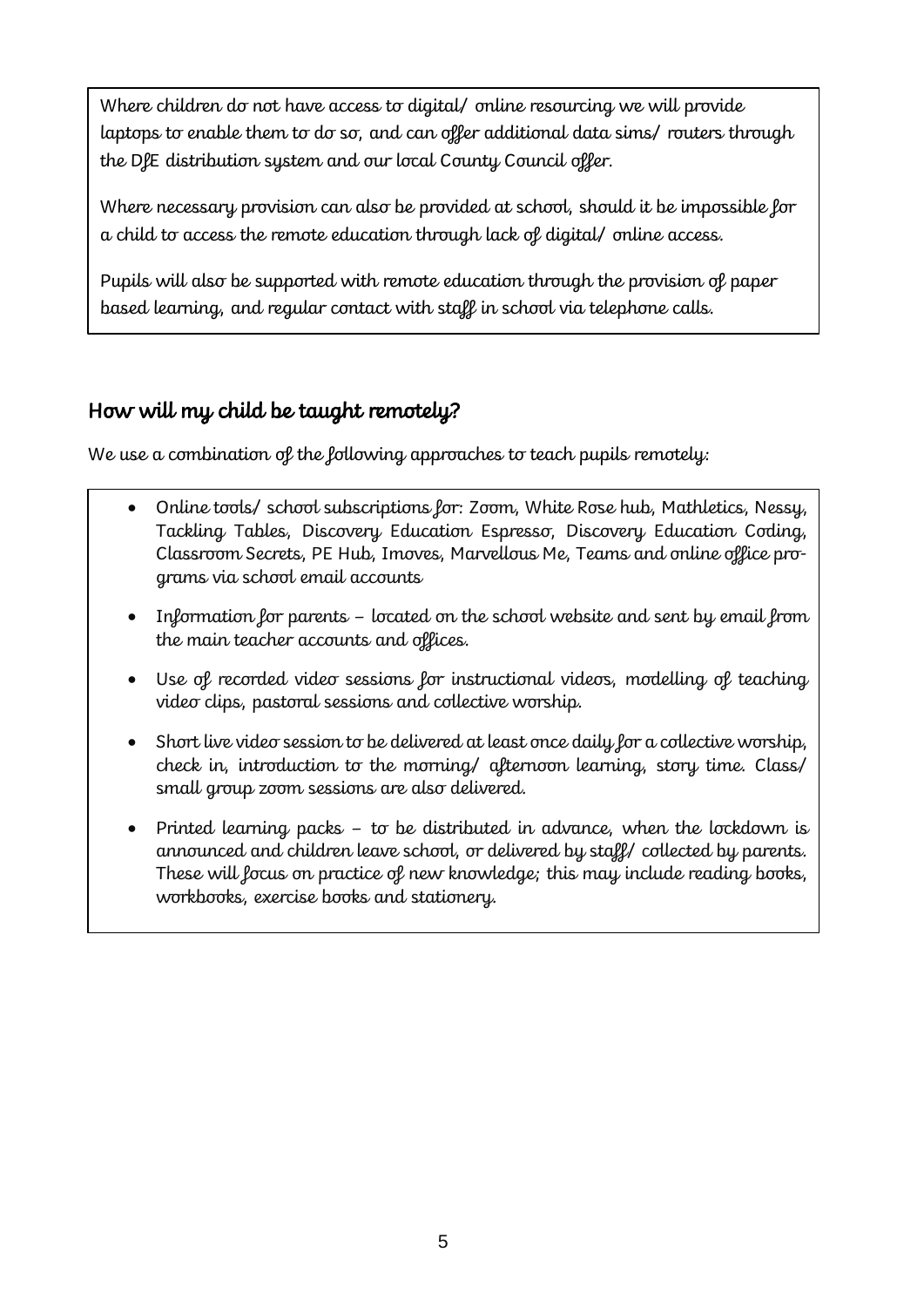## Engagement and feedback

#### What are your expectations for my child's engagement and the support that we as parents and carers should provide at home?

Holy Cross Federation is committed to working in close partnership with families and recognises each family is unique, and because of this remote learning will look different for different families in order to best suit their individual needs.

- Where possible, it is beneficial for young people to maintain a regular and familiar routine. In the event of a full bubble or school closure, we recommend that each 'school day' maintains structure through a daily timetable shared by the teacher.
- We would encourage parents to support their children's work, including finding an appropriate place to work, and where possible, support pupils with work encouraging good levels of concentration.
- Every effort will be made by staff to ensure that work is set promptly. Should accessing work be an issue, parents should contact school promptly via the office or teacher email, and alternative solutions may be available.
- All pupils must adhere to the 'Acceptable Use Policy' at school which includes e-safety rules. This applies when children are working on computers/ technology at home.

The schools expects all children to engage with remote learning, whether this is through the digital offer, or alternative provision that has been made with the schools to provide education.

Regular contact is maintained with all pupils and parents through email, video and telephone calls. The school reinforces through regular Teacher emails, and weekly email from the Headteacher that the schools are here to support their children, and contact should be made for any reason.

#### How will you check whether my child is engaging with their work and how will I be informed if there are concerns?

Staff involved in the teaching of the children will monitor the engagement of the children, where there are concerns, contact will be made with parents either via the Teacher or the School office to alert parents of the concerns, and to offer additional support.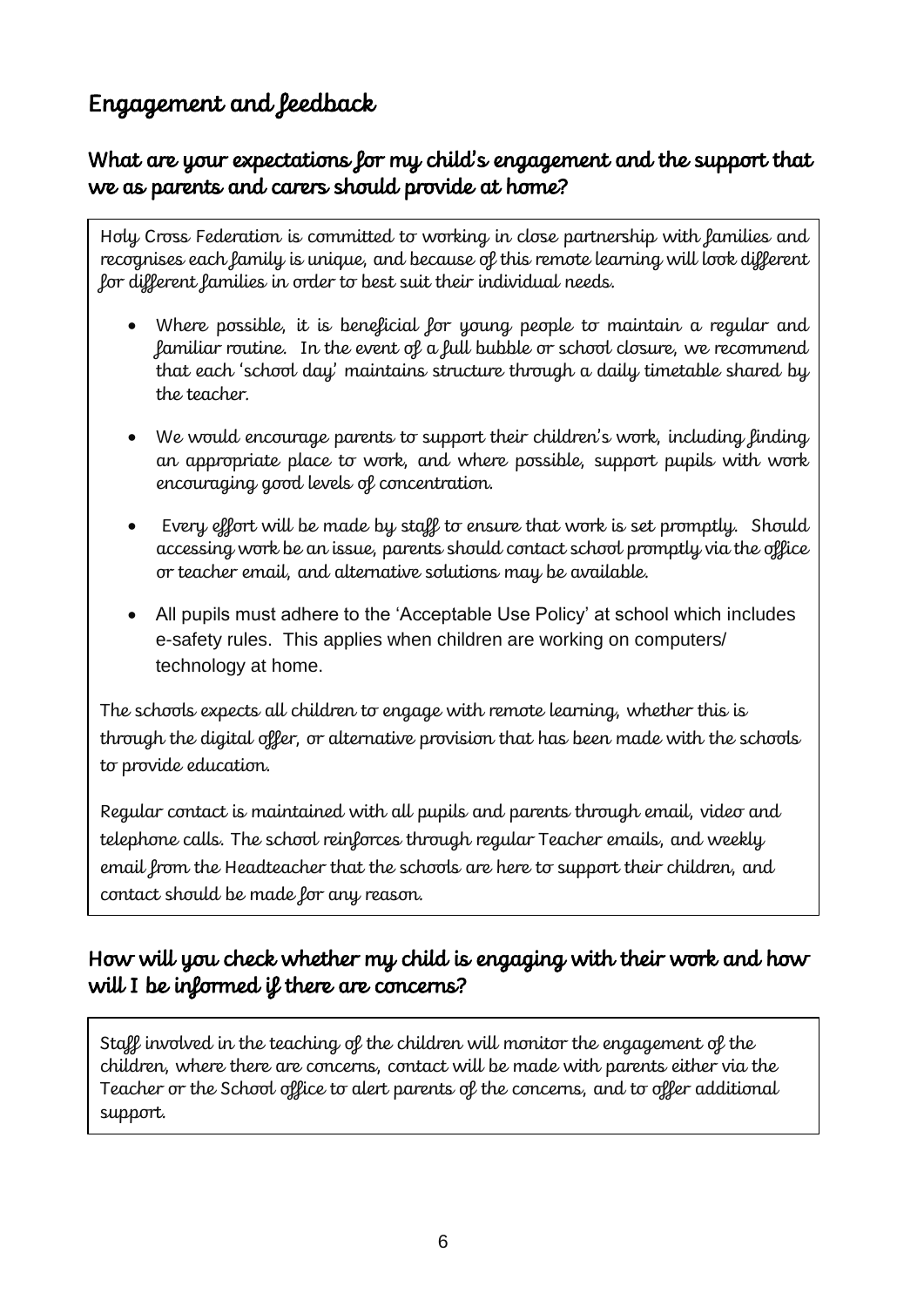#### How will you assess my child's work and progress?

Feedback can take many forms and may not always mean extensive written comments for individual children. Our approach to feeding back on pupil work is as follows:

Whole-class feedback or quizzes marked automatically via digital platforms

Through live video calls, staff can use Assessment for Learning principles based upon the conversation that occurs. Parents and children are able to access support from staff regularly via email, live video call to discuss learning, providing immediate feedback.

Pupils are encouraged to submit work through the digital platform and by email, in order for teachers to provide feedback. Pupils whose access to remote learning is paper based, are able to submit their work to the school, for Teachers to assess and provide feedback.

## Additional support for pupils with particular needs

#### How will you work with me to help my child who needs additional support from adults at home to access remote education?

We recognise that some pupils, for example some pupils with special educational needs and disabilities (SEND), may not be able to access remote education without support from adults at home. We acknowledge the difficulties this may place on families, and we will work with parents and carers to support those pupils in the following ways:

SEND will not be a barrier to accessing curriculum at home, the school will work in partnership with families by providing access and learning for all. All children with EHCPs will continue to have their needs met while learning remotely. Children with EHCPs, or EHCPs in application are offered a place in school and continue to access the support needed.

Staff are aware of who is on the SEN register, and are providing learning that they can access, and supporting parents to enable them to support their children. The SENCo is available to discuss this further with parents. Virtual SEND cafes, are planned to support parents, and allow them to come together to discuss any difficulties they may be having.

Our younger pupils are provided with opportunities throughout the day to come together on video calls with their teachers. Their teachers keep regular contact with parents through daily emailing, and providing learning that is accessible and learning that par-